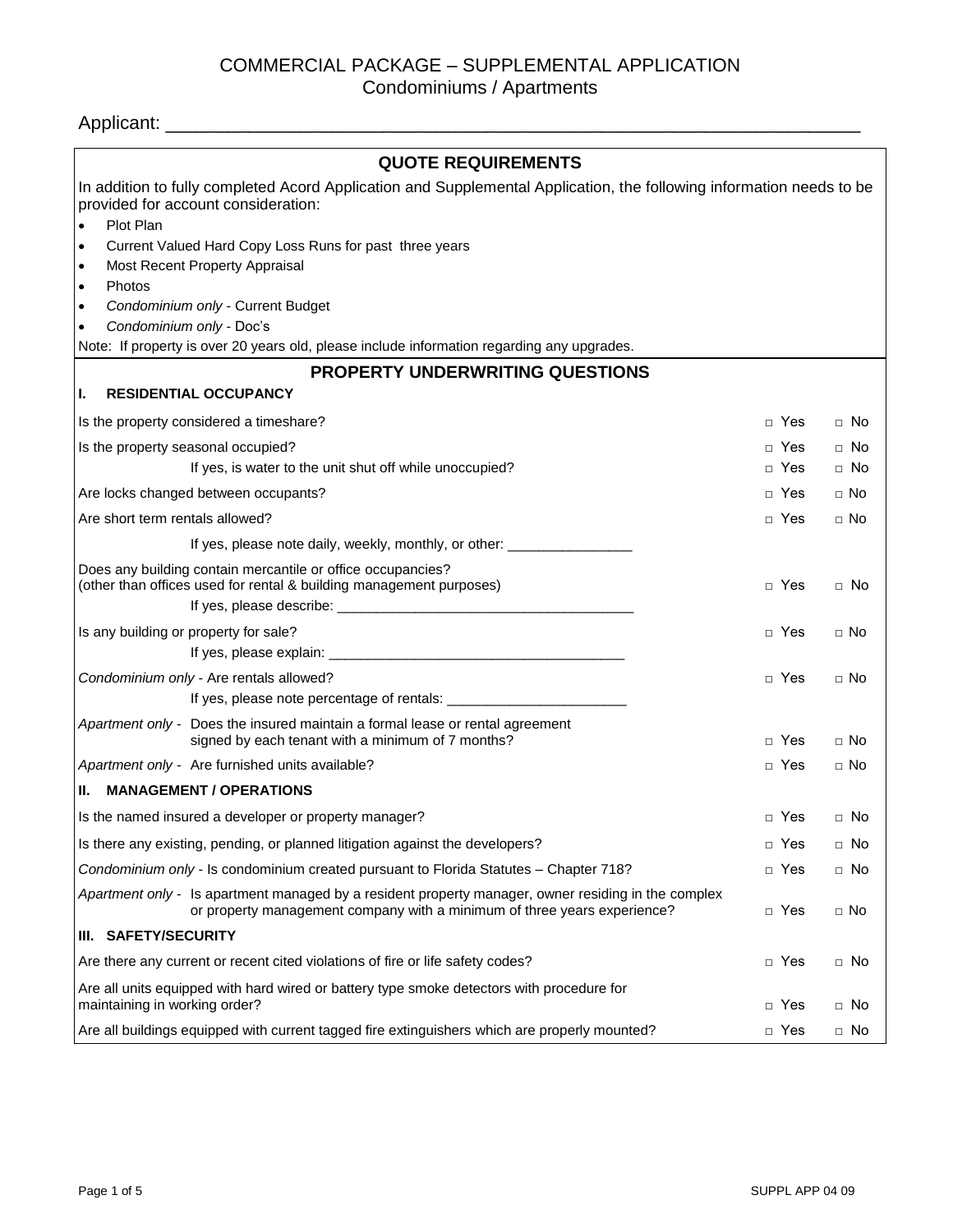## COMMERCIAL PACKAGE – SUPPLEMENTAL APPLICATION Condominiums / Apartments

| IV. CONSTRUCTION                                                                                                                                                                                                                   |                  |             |
|------------------------------------------------------------------------------------------------------------------------------------------------------------------------------------------------------------------------------------|------------------|-------------|
| Is there any aluminum wiring in the buildings?                                                                                                                                                                                     | $\mathsf{M}$ Yes | $\Box$ No   |
| Is any building under construction, renovation or conversion?                                                                                                                                                                      | □ Yes            | $\Box$ No   |
| Does any building contain lead paint in interior or exterior areas?                                                                                                                                                                | $\Box$ Yes       | $\Box$ No   |
| Does any building, exterior component, fixture or feature include exterior insulation and finish system<br>(EIFS) or drivet construction?                                                                                          | $\Box$ Yes       | $\sqcap$ No |
|                                                                                                                                                                                                                                    |                  |             |
| Do any buildings have wood or cedar shake roof/shingles?                                                                                                                                                                           | □ Yes            | $\Box$ No   |
| Are there any known construction defects to the property?                                                                                                                                                                          | □ Yes            | $\Box$ No   |
| V. BUILDING                                                                                                                                                                                                                        |                  |             |
| Do any buildings have any existing damage?                                                                                                                                                                                         | □ Yes            | $\Box$ No   |
| Has applicant(s) ever reported any potential sinkhole, settlement, or cracking damage or loss to<br>any building or other property or have any knowledge that any prior owner of any building<br>reported any such damage or loss? | □ Yes            | $\Box$ No   |
| Does any building have cracking?                                                                                                                                                                                                   | $\mathsf{M}$ Yes | $\Box$ No   |
| Have there been any updates to the building(s)                                                                                                                                                                                     | □ Yes            | $\Box$ No   |
|                                                                                                                                                                                                                                    |                  |             |
| <b>VI. LOCATION</b>                                                                                                                                                                                                                |                  |             |
| Is the property located in Flood zones A or V?                                                                                                                                                                                     | □ Yes            | □ No        |
| If yes, please provide effective date:                                                                                                                                                                                             |                  |             |
| Is the property located within 2 miles of brackish water?                                                                                                                                                                          | □ Yes            | $\Box$ No   |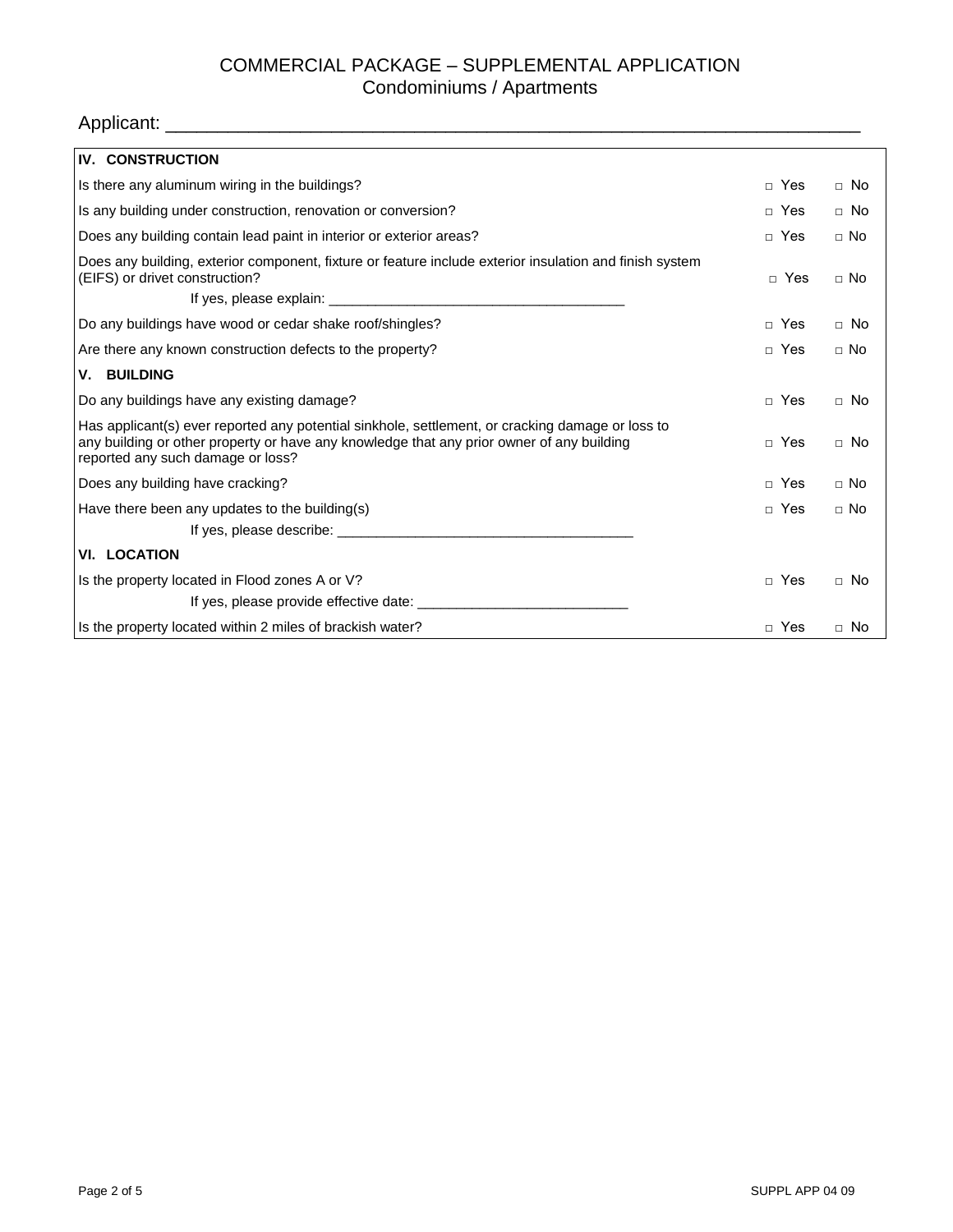### COMMERCIAL PACKAGE – SUPPLEMENTAL APPLICATION **Condominiums**

|                                                                                                                                                                      |                      |                                                                                                                      | (Complete this section when Liability coverage is requested) |                                         |                   |           |  |
|----------------------------------------------------------------------------------------------------------------------------------------------------------------------|----------------------|----------------------------------------------------------------------------------------------------------------------|--------------------------------------------------------------|-----------------------------------------|-------------------|-----------|--|
| <b>LIABILITY UNDERWRITING QUESTIONS</b>                                                                                                                              |                      |                                                                                                                      |                                                              |                                         |                   |           |  |
| <b>RESIDENTIAL OCCUPANCY</b><br>L.                                                                                                                                   |                      |                                                                                                                      |                                                              |                                         |                   |           |  |
| # of Owner occupied units: ______                                                                                                                                    |                      |                                                                                                                      | # Vacant units? _______________                              | # Student units                         |                   |           |  |
| # of Rented units: $\frac{1}{2}$ metal in the set of Rented units:                                                                                                   |                      |                                                                                                                      | # Bank owned units ___________                               | # Subsidized units _______              |                   |           |  |
| # of Seasonal owner units: ______                                                                                                                                    |                      |                                                                                                                      | # Developer owned units _______                              | # Floors (>10 ineligible) _____________ |                   |           |  |
| Are unit owners required to obtain Individual Liability Insurance? (HO6 - If yes, min limits ________)                                                               |                      |                                                                                                                      |                                                              |                                         | □ Yes             | $\Box$ No |  |
| Are there an adequate number or exits?                                                                                                                               |                      |                                                                                                                      |                                                              |                                         | □ Yes             | $\Box$ No |  |
| Are they clearly marked with illuminated EXIT signs?                                                                                                                 |                      |                                                                                                                      |                                                              |                                         | □ Yes             | $\Box$ No |  |
| Is there emergency lighting in halls and stairwells?                                                                                                                 |                      |                                                                                                                      |                                                              |                                         | □ Yes             | $\Box$ No |  |
| Are streets/roads the responsibility of the association?                                                                                                             |                      |                                                                                                                      |                                                              |                                         | □ Yes             | $\Box$ No |  |
| Are dogs allowed?                                                                                                                                                    |                      |                                                                                                                      |                                                              |                                         | □ Yes             | $\Box$ No |  |
|                                                                                                                                                                      |                      |                                                                                                                      |                                                              |                                         |                   |           |  |
| <u>II. UNDERWRITING QUESTIONS – SECURITY</u>                                                                                                                         |                      |                                                                                                                      |                                                              |                                         |                   |           |  |
| Are sliding doors equipped with additional locks?                                                                                                                    |                      |                                                                                                                      |                                                              |                                         | □ Yes             | $\Box$ No |  |
| Do entry doors have peepholes and keyless deadbolts?                                                                                                                 |                      |                                                                                                                      |                                                              |                                         | □ Yes             | $\Box$ No |  |
| Are there fences surrounding the property?                                                                                                                           |                      |                                                                                                                      |                                                              |                                         | □ Yes             | $\Box$ No |  |
| Is it a Gated community?                                                                                                                                             |                      |                                                                                                                      |                                                              |                                         | □ Yes             | $\Box$ No |  |
| Does the complex directly employ security guards?                                                                                                                    |                      |                                                                                                                      |                                                              |                                         | □ Yes             | $\Box$ No |  |
| If yes, are security guards armed?                                                                                                                                   |                      |                                                                                                                      |                                                              |                                         | □ Yes             | $\Box$ No |  |
| If outside security guard service, are certificates of insurance required?                                                                                           |                      |                                                                                                                      |                                                              |                                         | □ Yes             | $\Box$ No |  |
| Does the association make any warranties with regard to security?                                                                                                    |                      |                                                                                                                      | □ Yes                                                        | $\Box$ No                               |                   |           |  |
|                                                                                                                                                                      |                      |                                                                                                                      |                                                              |                                         |                   |           |  |
| III. ADDITIONAL EXPOSURES - please note the number of:                                                                                                               |                      |                                                                                                                      |                                                              |                                         |                   |           |  |
|                                                                                                                                                                      |                      | Volleyball Courts _________ Tennis Courts ______________ Basketball Courts ___________ Baseball Fields _____________ |                                                              |                                         |                   |           |  |
| Parks (acres) ____________ Biking Trails (miles) _______ Jogging Trails (miles) _______ Streets/Roads (miles) _________                                              |                      |                                                                                                                      |                                                              |                                         |                   |           |  |
| IV. UNDERWRITING QUESTIONS - SWIMMING POOLS or LAKES                                                                                                                 |                      |                                                                                                                      |                                                              |                                         |                   |           |  |
| Number of pools:                                                                                                                                                     |                      |                                                                                                                      | Pool hours:                                                  |                                         | <b>POOLS ONLY</b> |           |  |
| Self-locking gates meeting required statues? <sup>1</sup> $\Box$ Yes $\Box$ No                                                                                       |                      |                                                                                                                      | Is the pool area fenced from all units?                      |                                         | □ Yes             | □ No      |  |
| Are rules posted and clearly visible?                                                                                                                                | □ Yes                | $\Box$ No                                                                                                            | Is there a life guard?                                       |                                         | □ Yes             | $\Box$ No |  |
| Depth markers clearly visible (deck and side)? $\Box$ Yes $\Box$ No                                                                                                  |                      |                                                                                                                      | Is there a diving board(s)?                                  |                                         | □ Yes             | $\Box$ No |  |
| Is there lifesaving equipment in place?                                                                                                                              | $\Box$ Yes $\Box$ No |                                                                                                                      | Is there a slide(s)?                                         |                                         | □ Yes             | $\Box$ No |  |
| Note <sup>1</sup> : Is a written maintenance schedule check done on all life safety features daily insuring that the self-locking gates are functioning<br>properly? |                      |                                                                                                                      |                                                              |                                         |                   |           |  |
| Number of lakes/ponds: _______________________                                                                                                                       |                      |                                                                                                                      |                                                              |                                         | <b>LAKES ONLY</b> |           |  |
| Are rules posted to use at your own risk?                                                                                                                            | □ Yes                | $\Box$ No                                                                                                            | Are there any docks or piers?                                |                                         | □ Yes             | $\Box$ No |  |
| Is there watercraft rental?                                                                                                                                          | □ Yes                | $\Box$ No                                                                                                            |                                                              |                                         |                   |           |  |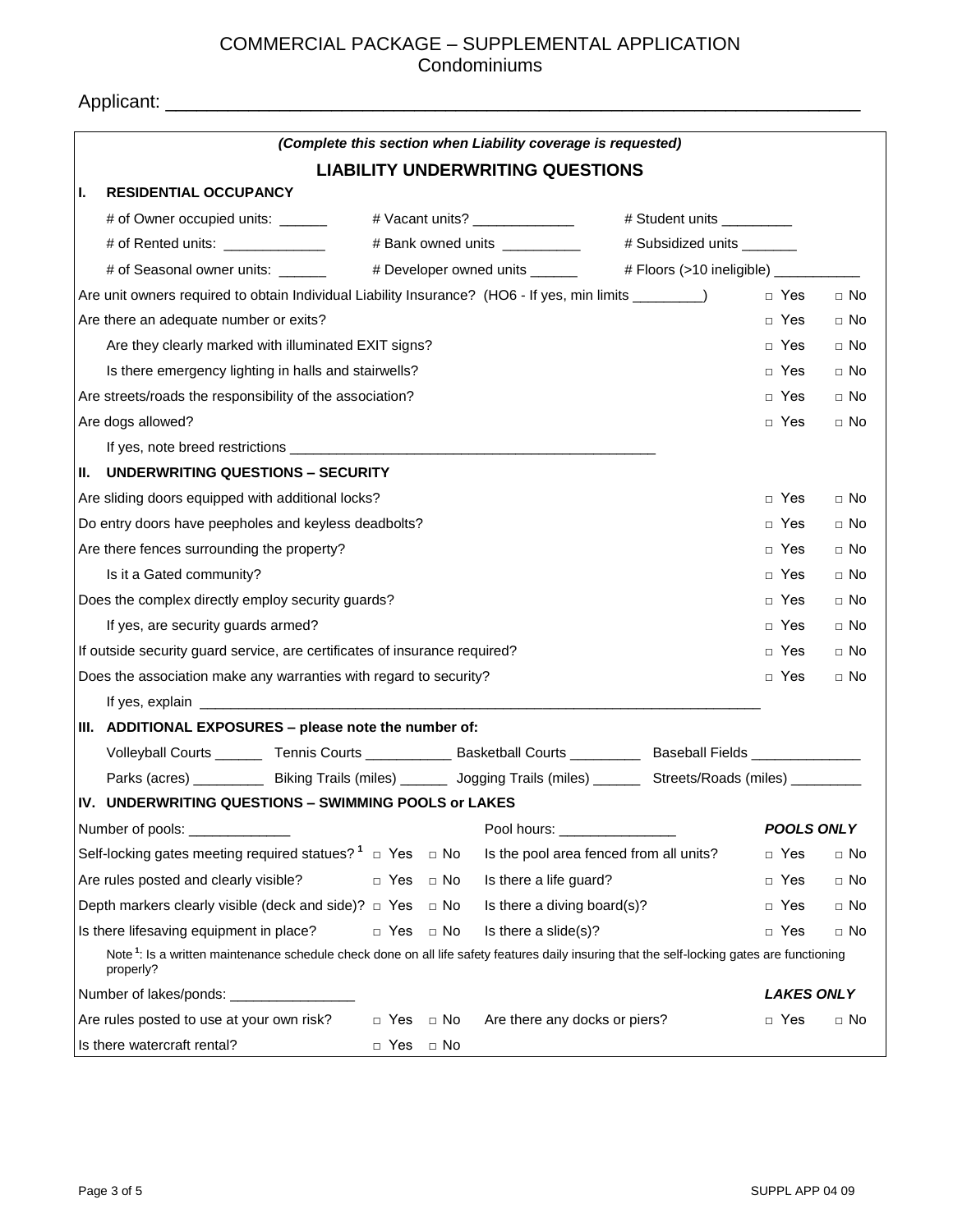## COMMERCIAL PACKAGE – SUPPLEMENTAL APPLICATION **Condominiums**

| (Liability Section continued)                                                                                                      |                    |           |  |  |  |  |  |
|------------------------------------------------------------------------------------------------------------------------------------|--------------------|-----------|--|--|--|--|--|
| <b>V. CLUBHOUSE EXPOSURE</b>                                                                                                       | <b>CLUB ONLY</b>   |           |  |  |  |  |  |
| Number of clubhouses: ________________________                                                                                     |                    |           |  |  |  |  |  |
| Are there cooking facilities? $\Box$ Yes $\Box$ No Is there food service? $\Box$ Yes $\Box$ No Is there liquor service? $\Box$ Yes |                    | $\Box$ No |  |  |  |  |  |
| Is there a retail store? $\Box$ Yes $\Box$ No A convenience store? $\Box$ Yes $\Box$ No Is there a pro shop?                       | □ Yes              | $\Box$ No |  |  |  |  |  |
| Is the clubhouse rented out?                                                                                                       | $\mathsf{\Pi}$ Yes | $\Box$ No |  |  |  |  |  |
| If yes, please indicate to whom and agreement in place (residents, public, formal signed rental agreement) _______________         |                    |           |  |  |  |  |  |
|                                                                                                                                    |                    |           |  |  |  |  |  |
| <b>VI. UNDERWRITING QUESTIONS - AMENITIES</b>                                                                                      |                    |           |  |  |  |  |  |
| Description of Playground Equipment (i.e. fenced, playground surface, installed per specs, condition, etc.): _______________       |                    |           |  |  |  |  |  |
|                                                                                                                                    |                    |           |  |  |  |  |  |
| Does association rent or loan equipment to members? If yes, describe types. __________________________________                     |                    |           |  |  |  |  |  |
| <b>VII. AUTOMOBILE LIABILITY</b>                                                                                                   | <b>AUTO ONLY</b>   |           |  |  |  |  |  |
| Does the association have any hired or non-owned auto exposure? <sup>2</sup>                                                       | □ Yes              | $\Box$ No |  |  |  |  |  |
| Does the association have any owned auto exposure?                                                                                 | □ Yes              | $\Box$ No |  |  |  |  |  |
| Note <sup>2</sup> : If yes, the auto portion of the Acord application must be completed.                                           |                    |           |  |  |  |  |  |